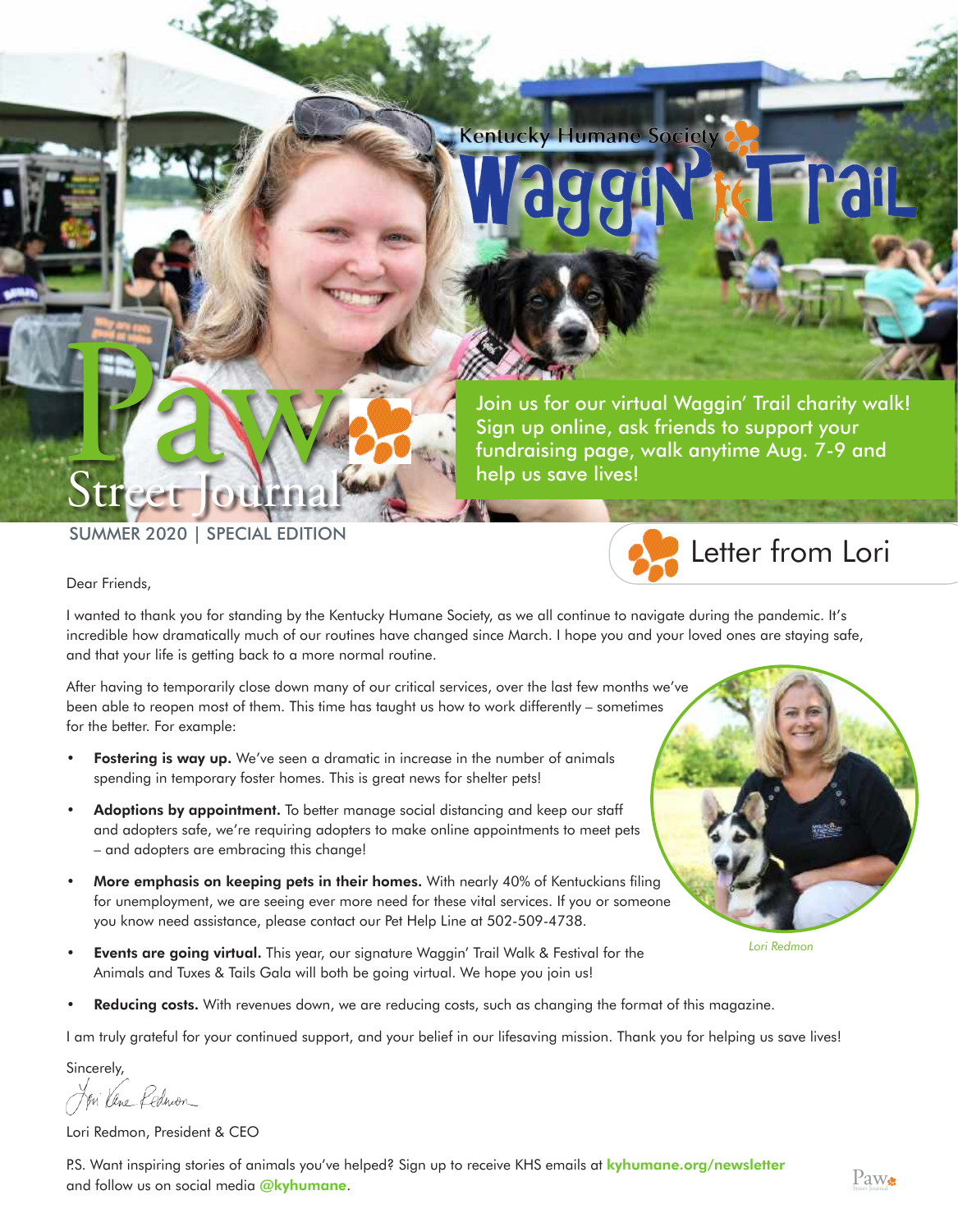#### KHS to the Rescue!

*While we've had to temporarily scale back some of our operations due to the pandemic, our commitment to rescuing animals has never waivered. Here are just a few inspiring stories of animals you've helped us save with your donations.*

## Maggie Gets a Second Chance

Little Maggie was suffering from a severe foot injury. To save this tiny calico kitten's life, our veterinary team amputated her leg. To give her time to heal, we placed Maggie in a foster home that focuses on special needs pets. Maggie quickly learned how to jump, pounce and run on three legs, and she loved playing with the other cats in the home. This adorable angel is now adopted, and her family reports she's the sweetest and most hilarious cat ever.







## Twiggy Saved from Starvation

It was utterly heartbreaking when a puppy, weighing less than two pounds, arrived at KHS on death's door. Twiggy, as we named her, had a body condition score of 1 out of 9 (the lowest possible) and was so weak from starvation she couldn't hold up her head. We weren't sure if this little one would survive, but we were determined to give her our all. After receiving round-the-clock care and lots of love, Twiggy made it!

# 44 Horses Rescued from Cruelty

In May we received a call from the Kentucky State Police, asking for help with a large-scale animal cruelty case: they were charging a Wayne County horse owner with 44 counts of cruelty, after finding 4 dead horses and dozens more suffering. Our Equine team arrived at the scene, and brought 21 horses back to our Willow Hope Farm – including five deemed to be in the worst condition and numerous pregnant mares. We are thrilled that the mustangs and paint horses are making tremendous progress, and some have already found loving homes!





# Blind Pup Adopted

Matilda is a ten-month-old puppy who arrived at the Kentucky Humane Society on death's door. The poor puppy was suffering from Canine Parvovirus, a highly contagious viral disease of dogs that commonly causes acute gastrointestinal illness. In addition to parvo, Matilda appeared to be having trouble with her vision and was suffering from congenital eye abnormalities. Matilda spent several weeks in foster care recovering. Recently she was adopted by an amazing family who say she is the missing piece they'd been looking for!

#### Helping Needy Families

Are you or someone you know struggling to keep your companion animal healthy and in your home because of financial or health stresses due to the pandemic? Call our Pet Help Line at 502-509-4738. Thanks to COVID-19 relief grants, we are able to provide financial assistance to families who qualify. Assistance may include pet food, medical vouchers, temporary boarding, behavioral resources, or other help.

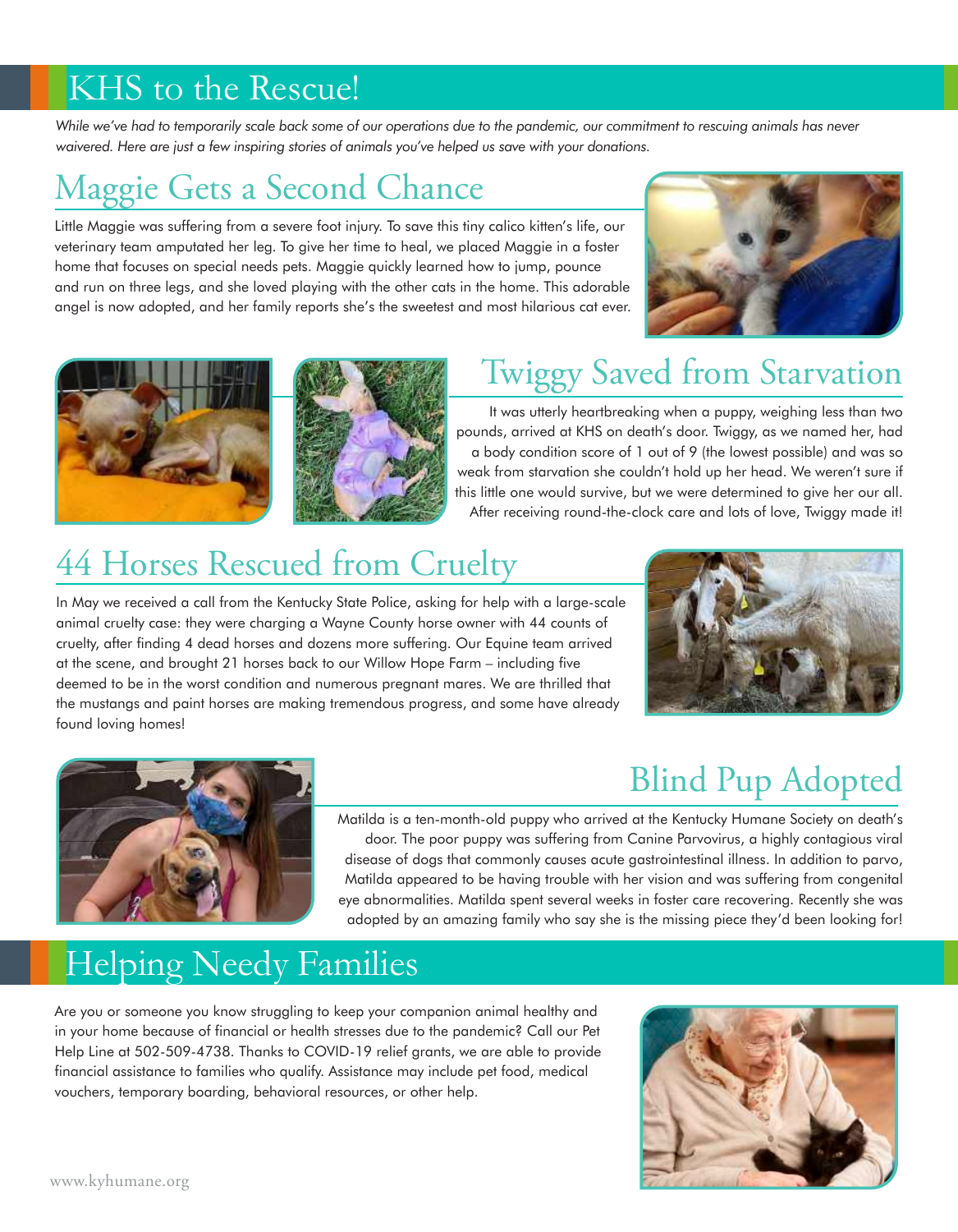#### How You Can Get Involved

*Looking to get involved at KHS and make a difference in the lives of grateful shelter animals? There are many ways you can help!* 



## Virtual Waggin' Trail and Tuxes & Tails

*Our two biggest events are going virtual!* Register online for our Waggin' Trail charity walk, invite others to support your fundraising page or join your team, and walk anytime between Aug. 7-9 to save lives. Shop local by visiting our Virtual Vendor Village and join a Facebook live stream celebration at 10 a.m. Aug. 9. Your participation means so much! Tuxes & Tails Gala on Sept. 19 to will include a spirited online auction and inspiring stories about animals rescued by KHS. To donate auction items, become a sponsor or register for this year's Tuxes & Tails Gala, visit kyhumane.org.

# Adopt or Foster

During the pandemic, interest in adopting and fostering companion animals has skyrocketed. It's a wonderful trend to see! To view our adoptable animals and schedule an adoption appointment, visit kyhumane.org. Or want the benefits of pet ownership without the commitment? Become a KHS foster caregiver. Foster families provide temporary homes to shelter animals, and provide valuable information about their personalities so we can help them find their perfect forever homes. Visit our website for more information.







#### Shop Our Pawtique

Show your support for the animals by shopping for clothing and accessories from the comfort of your home. Our Pawtique has adorable animal-themed designs and proceeds benefit our lifesaving work. Each item is custom printed, so please allow 2-3 weeks for delivery. Visit kyhumane.org/pawtique.

#### Become a Monthly Donor

Donations have never been more critical to KHS. Since you are already a supporter, perhaps you would consider becoming a Constant Companion by choosing to donate monthly? Your thoughtfulness will help animals year round and provide gifts we can count on. Plus, you will receive an end of year gift summary/tax receipt, helping us reduce costs. Sign up at kyhumane.org/give-monthly.



## Dog - and Cat! - Training



Do you need tools to communicate better with your furry family member? Our certified behavior trainers can help. We offer one-on-one outdoor dog training, as well as virtual classes and consultations that you can access from the comfort of your home.

Our behavior trainers can help you teach your dog basic manners or address problem behaviors. They can even help your cat with anything from litter box issues and impolite play to leash walking. Learn more at kyhumane.org.